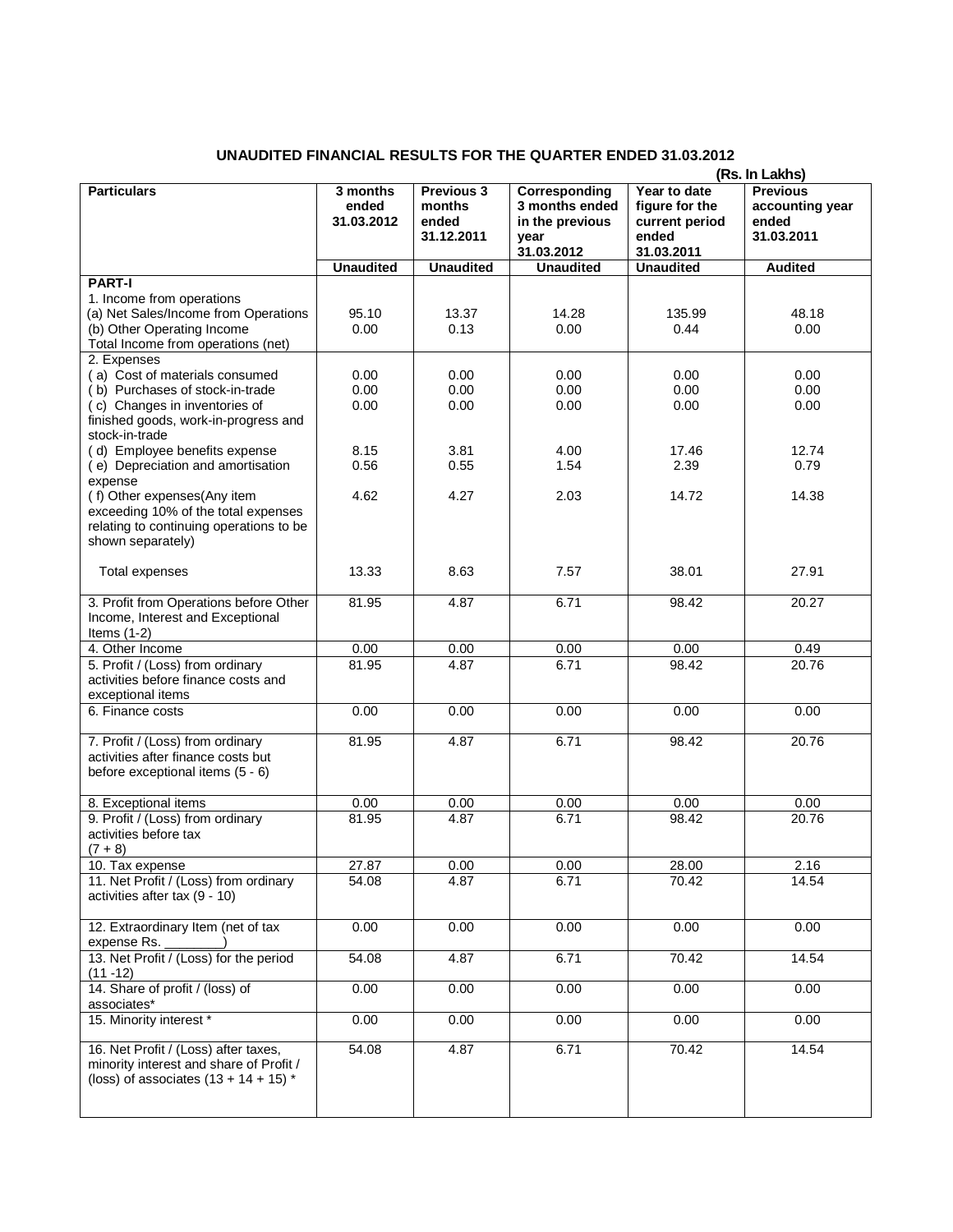| 17. Paid-up equity share capital<br>(Face Value of the Share shall be<br>indicated)                                                                                        | 1219.42              | 1219.42             | 406.47             | 1219.42             | 406.47            |
|----------------------------------------------------------------------------------------------------------------------------------------------------------------------------|----------------------|---------------------|--------------------|---------------------|-------------------|
| 18. Reserve excluding Revaluation<br>Reserves as per balance sheet of<br>previous accounting year                                                                          | 956.46               | 885.17              | 1681.41            | 956.46              | 1681.41           |
| 19.i Earnings per share (before<br>extraordinary items)<br>$($ of $\cdot$<br>/- each) (not annualised):<br>(a) Basic<br>(b) Diluted                                        |                      |                     |                    |                     |                   |
| 19.ii Earnings per share (after<br>extraordinary items)<br>_/- each) (not annualised):<br>$($ of $\cdot$<br>(a) Basic<br>(b) Diluted                                       | 1.33<br>0.44         | 0.40<br>0.40        | 0.16<br>0.16       | 0.40<br>0.40        | 0.35<br>0.55      |
|                                                                                                                                                                            | 1.33<br>0.44         | 0.40<br>0.40        | 0.16<br>0.16       | 0.40<br>0.40        | 0.35<br>0.55      |
| PART II<br>Α<br>1 PARTICULARS OF<br><b>SHAREHOLDING</b><br>Public shareholding<br>- Number of shares<br>- Percentage of shareholding                                       | 114795450<br>49.39 % | 114795450<br>41.39% | 2990069<br>73.56 % | 114795450<br>41.39% | 2990069<br>73.56% |
| 2 Promoters and Promoter Group<br>Shareholding                                                                                                                             |                      |                     |                    |                     |                   |
| a) Pledged / Encumber<br>- Number of Shares<br>-Percentage of shares (as a % of the<br>total shareholding of promoter and<br>promoter group)<br>Percentage of shares (as a |                      |                     |                    |                     |                   |
| % of the total share capital of the<br>company)<br>b) Non - encumbered<br>- Number of shares<br>Percentage of shares (as a                                                 | 7146540<br>100 %     | 7146540<br>100%     | 2514794<br>100 %   | 7146540<br>100%     | 2514794<br>100 %  |
| % of the total shareholding of the<br>Promoter and Promoter group)<br>Percentage of shares (as a<br>% of the total<br>share capital of the company)                        | 58.61%               | 58.61%              | 61.87 %            | 58.61%              | 61.87%            |